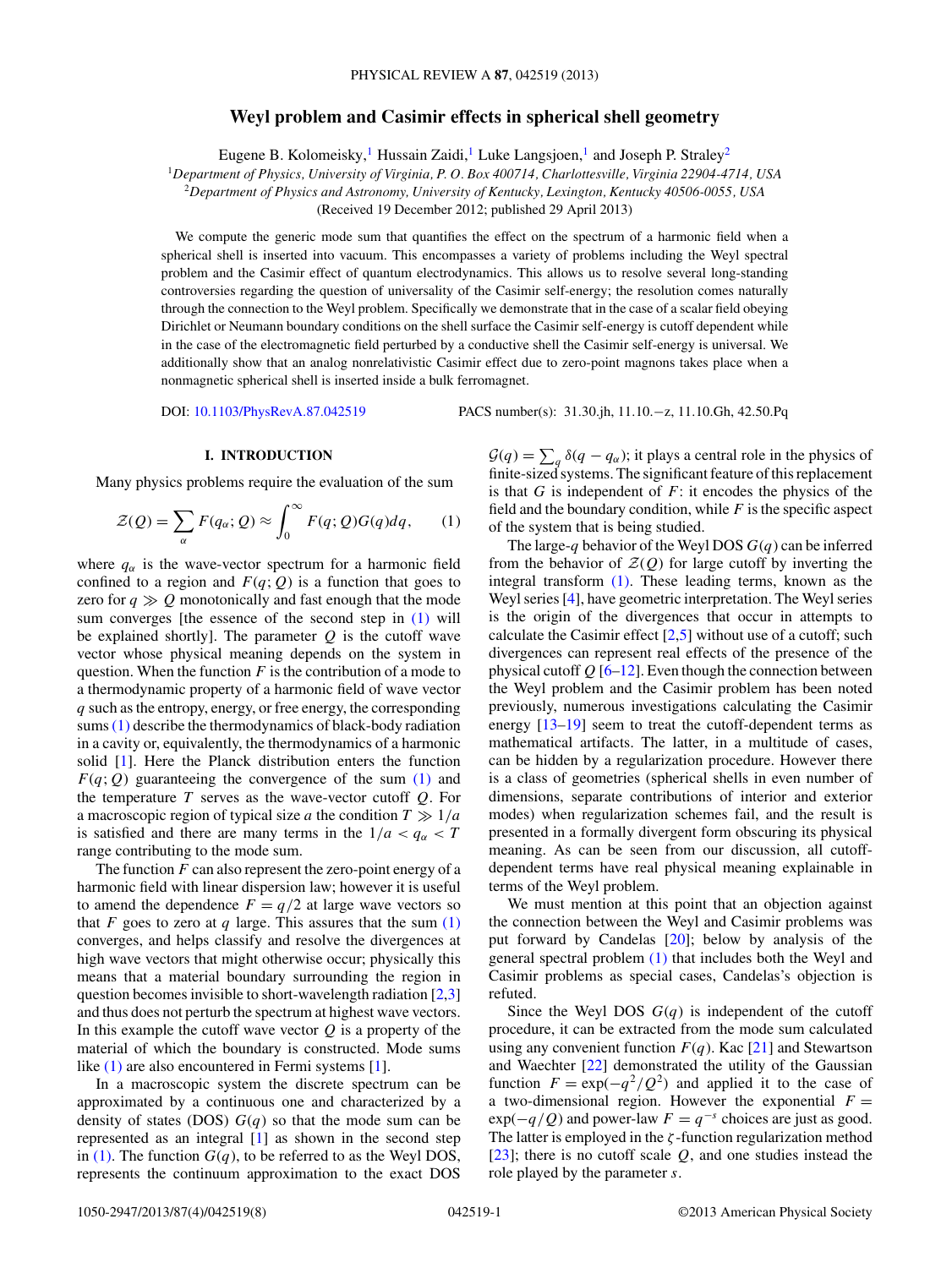<span id="page-1-0"></span>The goal of this paper is to demonstrate how to compute the mode sum for generic  $F(q)$  and thus to infer the *change* in the DOS due to the insertion of a three-dimensional spherical shell into vacuum. This will lead to some general observations, which we believe are relevant to other geometries than the spherical shell: (1) the geometric terms in the Weyl DOS are the origin of the cutoff-dependent parts of the Casimir energy, and thus are real physical properties of the problem that cannot be regulated away; (2) cutoff-dependent contributions to the Casimir energy are not present for the case of the electromagnetic field (but generally present for problems involving a scalar field); (3) the change in the DOS for the electromagnetic case vanishes faster than any power of 1*/q*. Some of these claims have been made previously, but have not been fully accepted.

# **II. ONE-DIMENSIONAL GEOMETRY**

To illustrate the concepts we begin with an example of a one-dimensional interval of length *a* and a scalar harmonic field satisfying the Dirichlet boundary conditions at the interval ends. The spectrum is given by  $q_n = \pi n/a$ ,  $n = 1, 2, \ldots$ . Then employing the Euler-Maclaurin summation formula [\[24\]](#page-7-0) the mode sum  $(1)$  can be transformed into

$$
Z(Q,a) = \sum_{n=1}^{\infty} F\left(\frac{\pi n}{a}\right)
$$
  
=  $\frac{a}{\pi} \int_0^{\infty} F(q) dq - \frac{F(0)}{2}$   
-  $\frac{\pi F'(0)}{12a} + \frac{\pi^3 F^{(3)}(0)}{720a^3} - \cdots$  (2)

assuming that  $F(y)$  is not singular at the origin and that it and all of its derivatives vanish at infinity. In view of Eq. [\(1\)](#page-0-0) this is consistent with the generalized Weyl expansion of the form

$$
G(q) = \frac{a}{\pi} - \frac{\delta(q)}{2} + \frac{\pi \delta'(q)}{12a} - \frac{\pi^3 \delta^{(3)}(q)}{720a^3} + \cdots
$$
 (3)

with the understanding that the  $\delta$  function and its derivatives are only used as a shorthand to indicate that the mode sum is only sensitive to aspects of the long-wavelength part of  $F(q)$ .

In this example the first two terms of the Weyl expansion  $(3)$ have geometrical relevance: the leading term is proportional to the one-dimensional "volume" *a*; the corresponding term of the mode sum  $(2)$  is the only one that requires a cutoff. The next order *δ*-function term represents the effect of the edges of the interval. Our expression (3) contains more terms than usually kept [\[4\]](#page-7-0); typically one keeps only the geometric terms and deals with the rest separately. Our attitude here is that the DOS can have as many terms as needed as long as for any physical quantity the outcome can be presented in the integral form like in Eq. [\(1\).](#page-0-0)

The coefficient of the second term in  $(2)$  [which gives rise to the  $\delta$ -function term in (3)] has a special place within the theory because it does not depend on the wave-vector cutoff *Q* or on the macroscopic length scale *a*; it is just due to the presence of the boundary. We will call this coefficient the Kac number  $K$ ; apparently this number was first computed (in any context) by

Kac [\[21\]](#page-7-0) who found that  $\mathcal{K}_{d=2}^{(\mathcal{D})} = 1/6$  for a simply connected two-dimensional region enclosed by a smooth Dirichlet curve. For the one-dimensional Dirichlet interval Eqs. (2) and (3) imply that  $\mathcal{K}_{d=1}^{(D)} = -1/2$ . The Kac number gives geometrical information about the boundary and its topology. The Kac term does not contribute into the zero-point energy, but it has other measurable consequences because  $K$  reflects the change in the number of states due to the introduction of a boundary. Then the classical equipartition theorem [\[1\]](#page-7-0) implies that the energy of a region contains a universal  $\mathcal{K}T$  term [\[7\]](#page-7-0); in one dimension the −*T /*2 piece in the energy is the leading finite-size contribution.

The derivative terms in  $(2)$  and  $(3)$  also have a special place within the theory because they only depend on the macroscopic length scale *a* and do not depend on the cutoff. They are responsible for the Casimir effect and its generalizations. The generalized Casimir effect will be defined as a change of the value of the mode sum as a result of the introduction of a boundary or boundaries. For example, the change of the mode sum as a result of inserting into vacuum of two Dirichlet points separated by a distance *a* will be given by

$$
\Delta \mathcal{Z}(Q,a) = -F(0) - \frac{\pi F'(0)}{12a} + \frac{\pi^3 F^{(3)}(0)}{720a^3} - \cdots \quad (4)
$$

because the mode sum for the vacuum contains only the leading term of  $(2)$ ; the first term is due to the insertion of two Dirichlet points. Choosing  $F(q \to 0) \to q/2$  we recover the well-known  $-\pi/24a$  Casimir attraction [\[25\]](#page-7-0) given by the second term of  $(4)$ . We also note that if there were a definite function  $F(q)$  that we were studying which had a nonzero third derivative at zero wave vector, Eq. (4) would describe the consequences which would be an example of generalized Casimir effect. Since the mode sum (4) only contains odd derivatives of *F*, the generalized Casimir effect is absent for any function that for small wave vectors vanishes as an even power of the wave vector. Specifically, this rules out the possibility of the Casimir effect with "nonrelativistic" dispersion law  $F(q \to 0) \propto q^2$ ; the same conclusion holds in the parallel plane geometry in three spatial dimensions [\[19,26\]](#page-7-0). However below we will demonstrate a possibility of a nonrelativistic Casimir effect in spherical shell geometry.

The mode sum  $(4)$  is consistent with the Weyl expansion of the form

$$
\Delta G(q) = -\delta(q) + \frac{\pi \delta'(q)}{12a} - \frac{\pi^3 \delta^{(3)}(q)}{720a^3} + \cdots. \tag{5}
$$

Since the original Dirichlet interval can be viewed as a onedimensional sphere while the configuration with two Dirichlet points represents a one-dimensional spherical shell (both of radius *a/*2) it is instructive to compare the expression for the DOS (5) accumulating the effect of the field modes both inside and outside of the Dirichlet interval with that given by Eq. (3) which only includes the effect of the interior modes. We then observe that the geometric part of the DOS given by the first two terms of  $(3)$  and by the first term of  $(5)$  is the sum of local effects: the bulk  $a/\pi$  term present in the original DOS (3) is canceled between the interior and exterior modes while the effect of the edges given by the  $\delta$ -function term in (3) is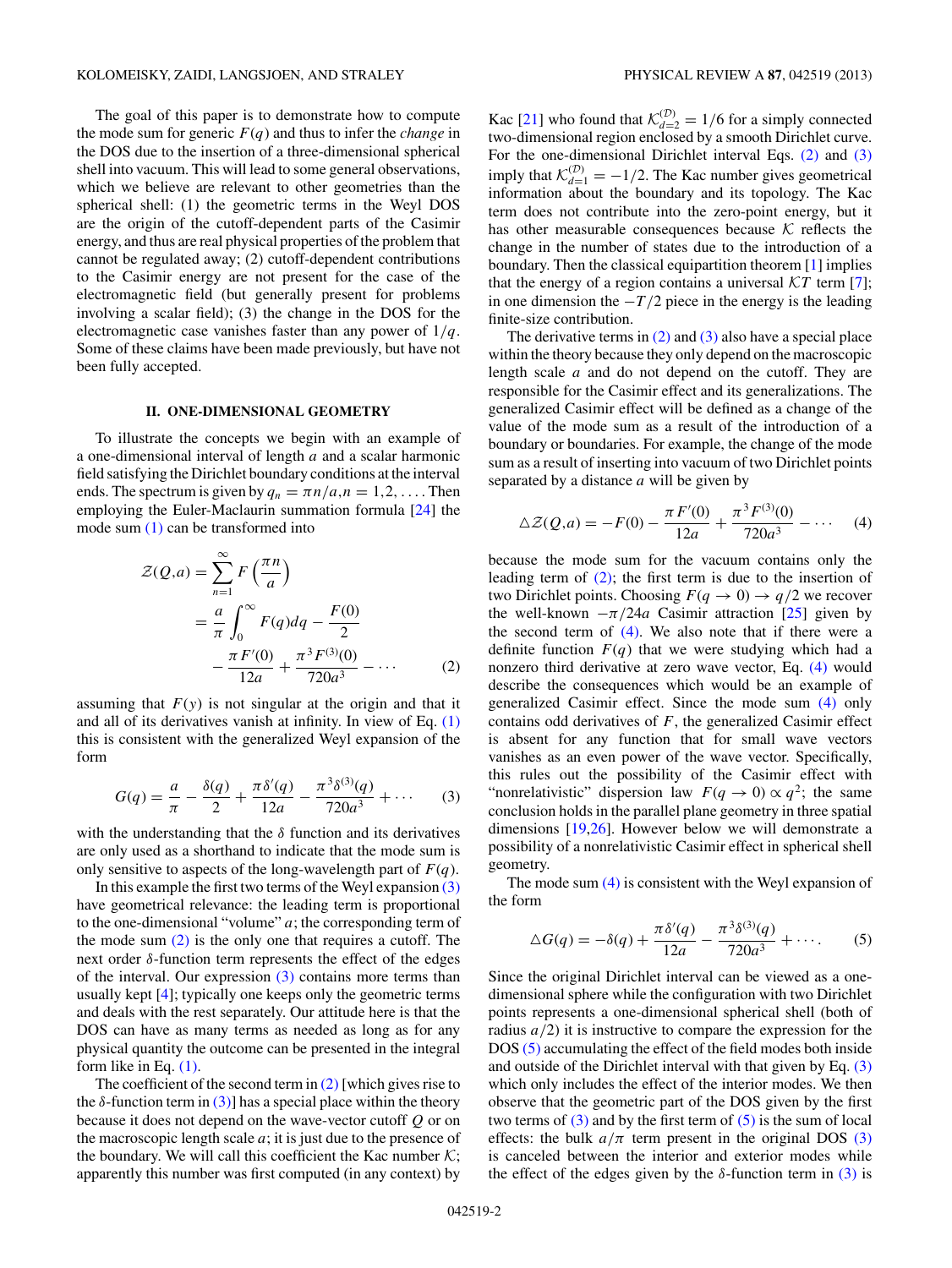<span id="page-2-0"></span>doubled. This is not true of the Casimir term, which is a global property [\[9,12\]](#page-7-0).

# **III. THREE-DIMENSIONAL GEOMETRY**

We now proceed to a calculation of the counterparts of Eqs.  $(4)$  and  $(5)$  for a spherical shell in three dimensions starting with the scalar problem which is technically more involved than its electromagnetic counterpart.

## **A. Scalar problem**

Special cases of the general mode sum have been considered previously:

(i) The sum [\(1\)](#page-0-0) over the modes of a scalar field inside a Dirichlet sphere was first calculated by Waechter [\[27\]](#page-7-0), using Dirichlet sphere was first calculated by watcher [27], using<br>the choice  $F(q) = \exp(-q^2 t)$  ( $Q \equiv 1/\sqrt{t}$ ). The geometric parts of the DOS for a Dirichlet shell then can be extracted by use of the additive property of the geometric parts of the DOS. Below we will calculate the generic mode sum [\(1\)](#page-0-0) and the DOS directly in the shell geometry and find some difference from Waechter's results.

(ii) The mode sum for the case  $F = q/2$  corresponds to the zero-point energy of a scalar field. The change in the zero-point energy resulting from the imposition of a new boundary is the scalar Casimir effect. This was first studied for the case of a spherical shell in three dimensions by Bender and Milton [\[13\]](#page-7-0). The leading terms of the Weyl DOS give rise to ultraviolet divergences which were eliminated by means of a regularization technique. In order to study these divergences we will introduce a cutoff, so that  $F = (q/2)\mathcal{C}(q/Q)$  [where  $C(q/Q)$  is small for large argument]. The divergences become cutoff-dependent terms; we will argue that these terms have physical meaning.

### *1. Contour integral representation of the mode sum*

In spherical geometry the modes are not spaced regularly in the wave vector, and their determination entails solving a transcendental equation. We can make use of this equation to represent the mode sum as a contour integral. If  $q_n$  and  $q_p$  are the zeros and poles, respectively, of a function  $\varphi(q)$ , the sum of the values of a function  $F(q)$  over these sets can be calculated by

$$
\frac{1}{2\pi i} \oint_C F(q) \frac{d}{dq} \ln \varphi(q) dq = \sum_{q_n} F(q_n) - \sum_{q_p} F(q_p), \quad (6)
$$

where the contour *C* encloses the values being included in the sum; the function  $F(q)$  must be analytic inside the contour [\[28,29\]](#page-7-0), and we assume that it is very small where the contour cuts the real *q* axis.

We wish to calculate the change in the mode sum arising from the introduction into a previously empty space of a spherical shell of radius *a* that imposes Dirichlet boundary conditions. This will be written in the form

$$
\Delta \mathcal{Z}(Q,a) = \sum_{l=0}^{\infty} 2\nu \sum_{k} [F(q_{l,k}) - F(\overline{q_{l,k}})]
$$

$$
= \sum_{l=0}^{\infty} \nu \mathcal{Z}_{\nu}(Q,a), \tag{7}
$$

where the factor  $2\nu = 2l + 1$  accounts for mode degeneracy,  $q_{l,k}$  and  $\overline{q_{l,k}}$  are the spectra of the system with and without the shell, *l* labels the relevant spherical harmonic and the order of the corresponding Bessel function, and *k* labels the successive modes for given *l*.

To use the contour representation  $(6)$  to calculate the partial sum  $\mathcal{Z}_{\nu}(Q,a)$  we construct the function  $\varphi(q)$  that vanishes when  $q$  is a mode wave vector of the modified system and has poles when *q* is a mode wave vector of the unperturbed system. To avoid dealing immediately with the complications of a continuous spectrum, consider the modes of a scalar field interior to a large sphere of radius *b* (with Dirichlet boundary conditions on the sphere), and the change in this spectrum caused by the introduction of a concentric Dirichlet shell of radius  $a < b$ . Then

$$
\varphi_{\nu}(q) = \pi qa \big[ J_{\nu}(qb) H_{\nu}^{(1)}(qa) - J_{\nu}(qa) H_{\nu}^{(1)}(qb) \big] \frac{J_{\nu}(qa)}{J_{\nu}(qb)},
$$
\n(8)

where  $J_\nu(z)$  and  $H_\nu^{(1)}(z)$  are the Bessel and Hankel functions, respectively [\[24\]](#page-7-0). The wave vectors of the modes interior to the inner sphere are the zeros of the factor  $J_\nu(qa)$ , and similarly the modes of the unpartitioned sphere are the zeros of  $J_\nu(qb)$  (and the poles of  $\varphi$ ); the Bessel function combination vanishes when *q* is the wave vector for a mode confined to the region between the two spheres. The factor  $\pi qa$  has been introduced so that *ϕ* approaches unity for large imaginary *q*. This introduces a spurious mode at  $q = 0$ , which should be ignored.

When *q* has an imaginary part and  $b \gg a$ ,  $J_\nu(qb)$  is exponentially large and  $H_{\nu}^{(1)}(q\bar{b})$  is exponentially small, so that  $\varphi$  reduces to  $\pi a q J_\nu(qa) H_\nu^{(1)}(q a)$ . In this way the limit  $b \rightarrow \infty$  can be taken. The net effect is the replacement  $[J_\nu(qb)H_\nu^{(1)}(qa) - J_\nu(qa)H_\nu^{(1)}(qb)]/J_\nu(qb) \rightarrow H_\nu^{(1)}(qa).$ 

Setting  $q = i\nu y/a$ , the partial sum  $Z_{\nu}(Q,a)$  now has the form

$$
\mathcal{Z}_{\nu} = \oint_{\text{Im}y>0} \frac{F(i\nu y/a)}{\pi i} \frac{d}{dy} \ln[2\nu y I_{\nu}(\nu y) K_{\nu}(\nu y)] dy. \quad (9)
$$

The original integration contour *C* encloses the positive real *q* axis (but not including the origin, to exclude the spurious mode) in the counterclockwise direction. We can take it to enclose the whole right half plane Re*q >* 0, which in the new variables is the upper half plane Im*y >* 0. The part of the contour that lies at large Im*y* makes no contribution because the cutoff function is very small there. This is similar to the starting point of others [\[15\]](#page-7-0), but we have left this in the form of a contour integral. We observe that the function  $F(q)$ , which goes to zero for large real *q*, becomes  $F(iyv/a)$  on the imaginary axis, and is not necessarily a "cutoff" function anymore; in particular, the exponential function has constant magnitude. For this reason it is important to keep the whole contour.

We introduce the uniform asymptotic expansion of Debye [\[30\]](#page-7-0) valid for *ν* > 1:

$$
\ln[2\nu(1+y^2)^{1/2}I_{\nu}(\nu y)K_{\nu}(\nu y)]
$$
  
=  $\frac{1}{8\nu^2} \left\{ \frac{1}{1+y^2} - \frac{6}{(1+y^2)^2} + \frac{5}{(1+y^2)^3} \right\} + R(y,\nu).$  (10)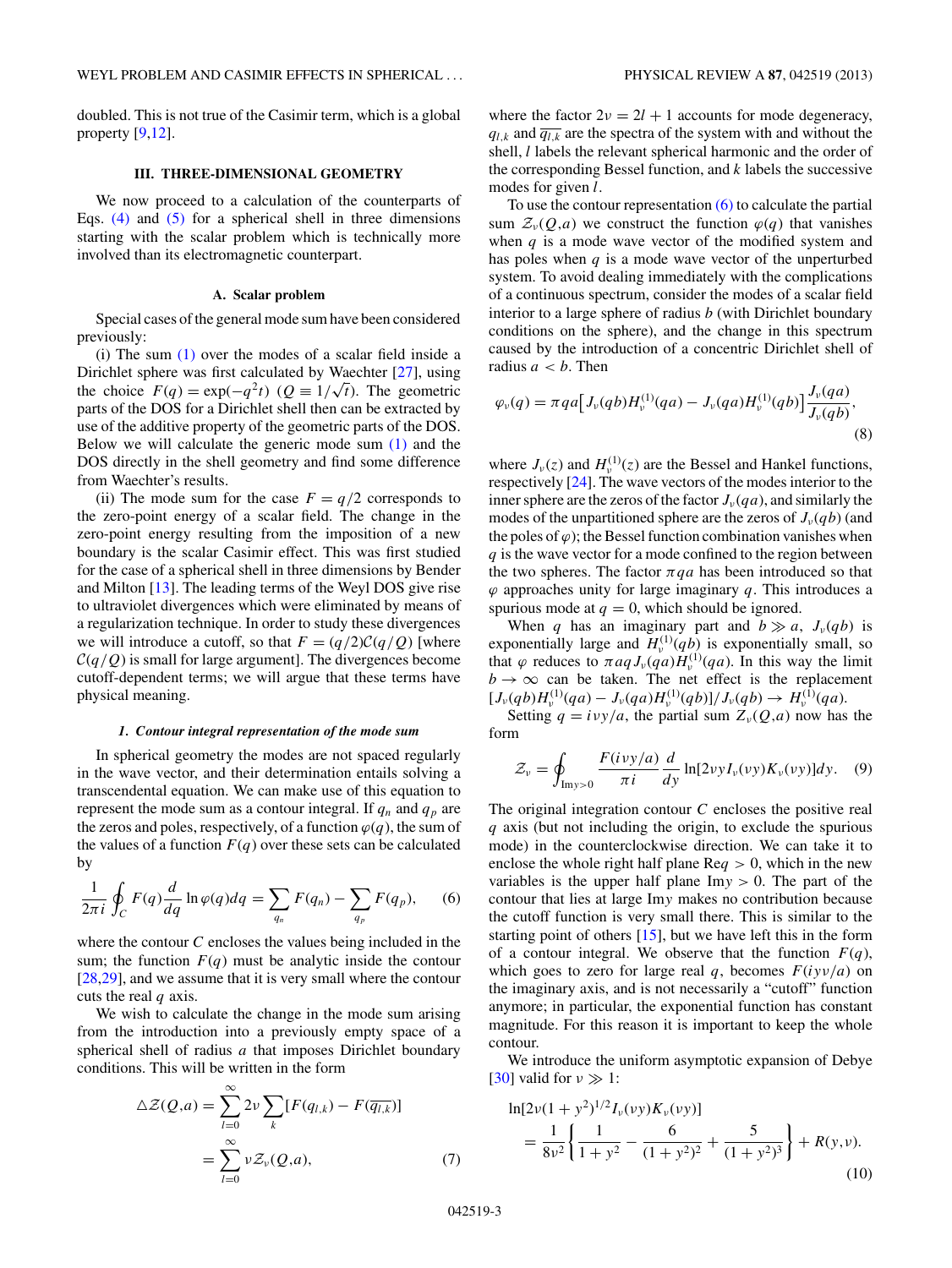<span id="page-3-0"></span>The remainder function  $R(y, y)$  is of order  $y^{-4}$  for large *v* and of order *y*<sup>−</sup><sup>4</sup> for large *y*. It gives a finite contribution to [\(7\)](#page-2-0) and thus may be disregarded while we consider the more problematic leading terms. With this approximation

$$
\mathcal{Z}_{\nu} \approx \oint_{\text{Im}y>0} \frac{F(ivy/a)}{\pi i} \frac{d}{dy} \left[ \ln \frac{y}{\sqrt{1+y^2}} + \frac{1}{8\nu^2} \left\{ \frac{1}{1+y^2} - \frac{6}{(1+y^2)^2} + \frac{5}{(1+y^2)^3} \right\} \right] dy. \tag{11}
$$

We observe that the left-hand side of Eq.  $(10)$  has a branch cut along the imaginary *y* (real *q*) axis, while the only singularity of the integrand of Eq. (11) inside the contour is at  $y = i$ (that is, at  $q = v/a$  in terms of the original variables); it is a superposition of poles of multiplicity 1, 2, and 3. This gives a good approximation to the integrand for the relevant case that *y* is real. Some algebra leads to

$$
\Delta \mathcal{Z}(Q, a) = -\sum_{l=0}^{\infty} \nu F\left(\frac{\nu}{a}\right) + \frac{1}{64a} \sum_{l=0}^{\infty} \left[-F'\left(\frac{\nu}{a}\right) + \frac{9\nu}{a}F''\left(\frac{\nu}{a}\right) + \frac{5\nu^2}{a^2}F''' \left(\frac{\nu}{a}\right)\right] + \cdots, \quad (12)
$$

where the primes indicate differentiation with respect to the argument of *F*.

Similar to the one-dimensional example studied above, the mode sum  $(12)$  can be understood with desired accuracy with the help of appropriate generalization of the Euler-Maclaurin summation formula [\[24\]](#page-7-0)

$$
\sum_{l=0}^{\infty} f\left(l + \frac{1}{2}\right) = \int_{0}^{\infty} f(x)dx + \frac{1}{24}f'(0) - \frac{7}{5760}f'''(0) + \cdots
$$
 (13)

with the result

$$
\Delta \mathcal{Z}(Q,a) = -a^2 \int_0^\infty F(q)q dq - \frac{F(0)}{24} + \frac{17F''(0)}{1920a^2} + \cdots,
$$
\n(14)

where we restricted ourselves to the derivative terms whose order does not exceed the second.

# *2. Analysis of the mode sum*

The result (14) is consistent with a change in the DOS of the form

$$
\Delta G(q) = -a^2 q - \frac{\delta(q)}{24} + \frac{17\delta''(q)}{1920a^2} + \cdots. \tag{15}
$$

There is no bulk term proportional to  $a^3$  in (14) and (15) because the volume of the system is not changed by the insertion of the shell. Even though approximations were made, the first two terms of  $(15)$  are exact: the second of the sums in  $(12)$  only contributes to the last term of  $(14)$  which also receives contribution from the first sum in (12). Consistent with Weyl's expansion, the leading terms of (14) have geometrical interpretations.

The first term is proportional to the area of the shell. Waechter [\[27\]](#page-7-0), considering only the modes inside the shell, obtained a result half as large (in our evaluation, the shell perturbs the modes on both sides; the results are in agreement). This term has played a role in previous treatments of the Casimir energy: when  $F(q) = q/2$  for all q, the mode sum (12) becomes a divergent expression. In previous publications [\[13,15\]](#page-7-0) it was evaluated (to zero!) by employing the  $\zeta$ regularization technique. We will discuss this approach below.

The Kac number [the coefficient of  $\delta(q)$ ] is  $\mathcal{K}_{d=3}^{(\mathcal{D})} = -1/24$ ; it is negative because the modes of wavelength larger than *a* have been suppressed by the introduction of the shell. Modes inside and outside the shell are equally affected, so that a calculation that considers only the modes inside the sphere would give a Kac term that is half as large [\[31\]](#page-7-0). Waechter's calculation [\[27\]](#page-7-0) overlooks the Kac number.

We observe that the first derivative term is absent from Eqs.  $(14)$  and  $(15)$  which is an indication that the cutoffindependent part of the Casimir effect has its origin in the remainder term  $R(y, y)$ . Since this term does not require a cutoff, the existing treatment [\[13\]](#page-7-0) is adequate and will not be repeated here. Thus the Casimir self-energy of the Dirichlet shell is given by [\[11\]](#page-7-0)

$$
\mathcal{E}^{(\mathcal{D})} = -\frac{a^2}{2} \int_0^\infty q^2 \mathcal{C}(q/\mathcal{Q}) dq + \frac{\mathcal{BM}}{a},\tag{16}
$$

where we wrote  $F(q) = (q/2)C(q/Q)$  with  $C(q/Q)$  representing the physical cutoff function determined by the transmission properties of the boundary and satisfying the conditions  $C(0) = 1$  and  $C(\infty) = 0$ . The  $1/a$  dependence of the cutoff-independent term of the self-energy (16) is dictated by dimensional analysis, and the numerical constant  $\beta$ M was computed by Bender and Milton [\[13\]](#page-7-0). The leading cutoff-dependent term of the self-energy has to be viewed as contributing  $(-1/8\pi) \int_0^\infty q^2 C(q/Q) dq \simeq -Q^3$  into the bare coefficient of the surface tension of the shell, considered as material membrane. We will see below that for the special case of electromagnetism this term does not appear. However, for the scalar field theory with Dirichlet boundary condition this will give rise to an outward stress on the sphere surface; without a cutoff, it would be an infinite stress. This realization, originally due to Deutsch and Candelas [\[9,20\]](#page-7-0), was recently reexpressed by Graham and co-workers [\[32\]](#page-7-0) and by Barton [\[33\]](#page-7-0). The implication is that in an experimental situation, a curved boundary might give rise to a cutoff-dependent contribution to the physically measurable Casimir stress [\[34\]](#page-7-0). However, it should be noticed that a cutoff as large as  $Q = 10^8$  m<sup>-1</sup> (equivalent to the UV for light) would only give a stress of order 0*.*01 N/m, to be compared with 0*.*5 N/m for liquid mercury [\[35\]](#page-7-0): the apparent divergence comes from taking the mathematics too seriously.

Neumann boundary conditions for the scalar field can be discussed in the same way. The boundary condition replaces  $I_v(y)$  by  $\sqrt{y}d/dy[\sqrt{y}I_v(y)]$  and  $K_v(y)$  by  $\sqrt{y}d/dy[\sqrt{y}K_{\nu}(y)]$ , and leads to an expression for the change in the density of states similar to Eq. (15)

$$
\Delta G(q) = a^2 q + \frac{7\delta(q)}{24} - \frac{97\delta''(q)}{1920a^2} + \cdots
$$
 (17)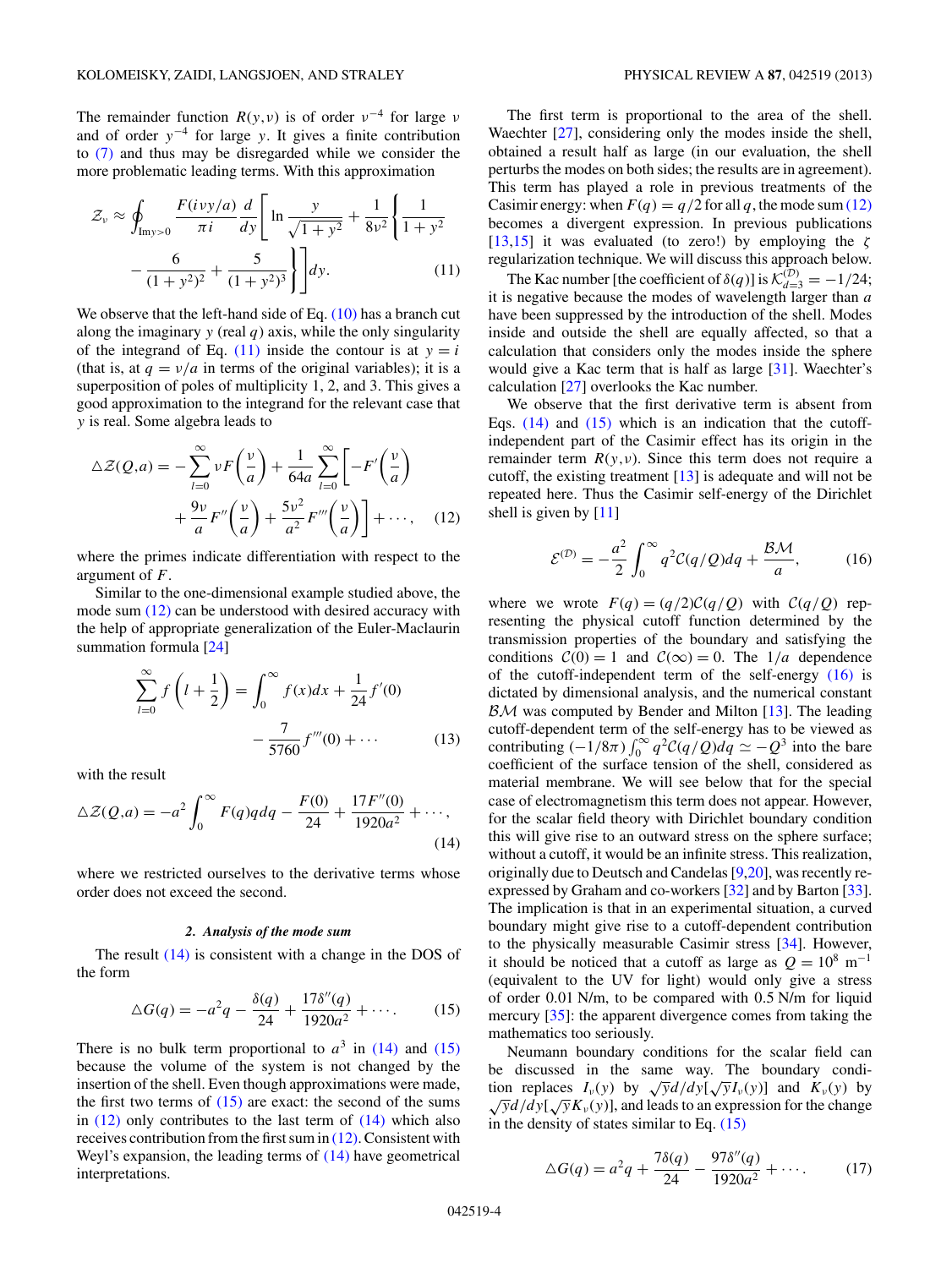<span id="page-4-0"></span>Since the effect of Neumann boundary conditions is to remove a constraint (continuity of the field across the shell) rather than to add one, every term has the opposite sign relative to the Dirichlet case. Similar to the Dirichlet case the Casimir self-energy is dominated by the cutoff-dependent contribution proportional to the area of the sphere.

#### *3. Nonrelativistic Casimir effect*

Since Eqs.  $(14)$  and  $(15)$  contain second-order derivative terms, they demonstrate the possibility of a nonrelativistic Casimir effect. Since the nonrelativistic Casimir effect of quantum electrodynamics is exponentially suppressed by the rest energy of elementary particles, here we discuss its condensed matter analog. Even though the most interesting universal part of the effect, as explained below, is small compared to its cutoff-dependent piece, the calculation is of interest as a proof of principle and because the overall effect is not small.

Spin waves in ferromagnets are zero chemical potential Bose excitations having a dispersion law whose longwavelength limit is "nonrelativistic,"  $\omega = \gamma q^2$  [\[36\]](#page-7-0). Then the zero-point energy per mode is  $\omega/2 = \gamma q^2/2$ . Let us now assume that there is a nonmagnetic spherical surface of radius *a* (impenetrable to magnons) embedded inside bulk ferromagnet. The change in the zero-point energy due to the presence of the sphere can be found by substituting  $F(q) = (\gamma q^2/2)C(q/Q)$ into Eq. [\(14\)](#page-3-0)

$$
\mathcal{E}_{nr}^{(D)} = -\frac{a^2 \gamma}{2} \int_0^\infty q^3 \mathcal{C}(q/Q) dq + \frac{17 \gamma}{1920 a^2}.
$$
 (18)

As in previously studied cases, the effect is dominated by the leading cutoff-dependent term reducing the bare coefficient of surface tension of the surface by an amount of the order  $\gamma Q^4$ . The subleading term manifests itself as a universal finite-size correction with the  $\gamma/a^2$  dependence dictated by dimensional analysis. The higher-order terms of the Debye expansion do not contribute anything further.

### *4. Connection to the ζ -function regularization method*

The *ζ* -function regularization method evaluates the mode sum for the choice  $F(q) = q^{-s}$ . Its connection to the physical cutoff approach based results has a large literature [\[37\]](#page-7-0); below this relationship is discussed in the spherical shell geometry. For sufficiently large *s*, the sums and integrals are convergent at large *q*; the result, referred to as the spectral  $\zeta$  function, is analytically continued to physically relevant *s*. The relativistic and nonrelativistic Casimir energies and the Kac number are the  $s = -1$ ,  $s = -2$ , and  $s = 0$  cases, respectively. For example, consider the evaluation of the sum [\(12\).](#page-3-0) With the choice  $F(q) = q^{-s}$ , this becomes

$$
\Delta \mathcal{Z}(s, a) = -a^s \zeta \left( s - 1, \frac{1}{2} \right)
$$
  

$$
- \frac{s^2 a^s}{64} (5s + 6) \zeta \left( s + 1, \frac{1}{2} \right) + \cdots
$$
  

$$
= -a^s (2^{s-1} - 1) \zeta (s - 1)
$$
  

$$
- \frac{s^2 a^s}{64} (5s + 6) (2^{s+1} - 1) \zeta (s + 1) + \cdots, \quad (19)
$$

where  $\zeta(x, y)$  and  $\zeta(x)$  are the Hurwitz and Riemann  $\zeta$ functions, respectively [\[30\]](#page-7-0). Although the sum is not convergent for  $s < 2$ , the  $\zeta$  functions are defined by analytic continuation, and for physically interesting cases the spectral *ζ* function (19) reproduces all previously found universal results. Indeed, employing  $\zeta(-1) = -1/12$ ,  $\zeta(-2) = 0$ , and  $\zeta(-3) = 1/120$  [\[30\]](#page-7-0) we find  $\Delta \mathcal{Z}(-1,a) = 0$  (for the ordinary relativistic Casimir energy),  $\Delta \mathcal{Z}(-2,a) = 17/960a^2$  (for the  $\gamma/2$  coefficient of the nonrelativistic Casimir energy in (18)), and  $\Delta \mathcal{Z}(0,a) = -1/24$  [for the Kac number appearing in Eqs. [\(14\)](#page-3-0) and [\(15\)\]](#page-3-0).

The cutoff-dependent terms are also represented in the spectral  $\zeta$  function. Equation (19) has a pole of residue  $-a^2$ at  $s = 2$  which corresponds to the leading cutoff-dependent term in the mode sum [\(14\).](#page-3-0) Indeed, evaluating the latter with the choice  $F = q^{-s}$  and lower integration limit  $q =$  $\epsilon$  (because there is a lowest wave-vector mode) we find  $-a^2\epsilon^{2-s}/(s-2)$  which is a pole of residue  $-a^2$  at  $s=2$ in agreement with the pole structure of (19). We claim that in general the cutoff-dependent terms in a mode sum are represented by the poles of the spectral  $\zeta$  function that have to be bypassed on the way from *s >* 2 (or wherever the sums and integrals actually converge) to the physical case that is being studied ( $s = -1$ ,  $s = -2$ , or  $s = 0$  in the above examples). Specifically, a pole of residue *A* at *s* = *σ* signals the presence of an  $Aq^{\sigma-1}$  piece in the DOS which via  $(1)$  implies the presence of cutoff-dependent contribution into the mode sum. We will insist that the cutoffdependent terms have physical meaning; they are a part of the Casimir energy (or whatever property is being studied) that is larger than the cutoff-independent contribution that is usually calculated.

This connection explains why the *ζ* regularization fails for the calculation of the scalar Casimir effect due to a Dirichlet circle [\[13\]](#page-7-0). The value of the Casimir term should be given by the case  $s = -1$  for the spectral  $\zeta$  function  $\Delta Z(s)$ ; however it has a pole there. The existence of this pole is directly related to the logarithmically divergent  $\triangle Z(Q)$  found by Sen [\[38\]](#page-7-0).

With this understanding, the *ζ* regularization is a powerful method for evaluating the mode sum. For example, suppose that (for the case of a spherical Dirichlet shell introduced into a scalar field) we wished to evaluate the change in the mode sum for the function  $F(q) = q^{1/2}$ , which is the case *s* = −1/2 of the general problem  $F(q) = q^{-s}$ . The singular behavior at  $q = 0$  is not consistent with the assumptions of the Euler-Maclaurin expansion, so [\(15\)](#page-3-0) does not apply. Since going from large *s* to the case of interest,  $s = -1/2$ , one encounters a pole at  $s = 2$ , there exists a corresponding cutoff dependent contribution. As above we will have to introduce a physical cutoff function  $C$ . The value of  $(19)$ at  $s = -\frac{1}{2}$  is the cutoff-independent part. Thus for this example

$$
\Delta \mathcal{Z}(Q,a) = -a^2 \int q^{3/2} C(q/Q) dq - a^{-1/2} \left[ (2^{-3/2} - 1) \zeta \left( -\frac{3}{2} \right) + \frac{7(\sqrt{2} - 1)}{512} \zeta \left( \frac{1}{2} \right) \right].
$$
 (20)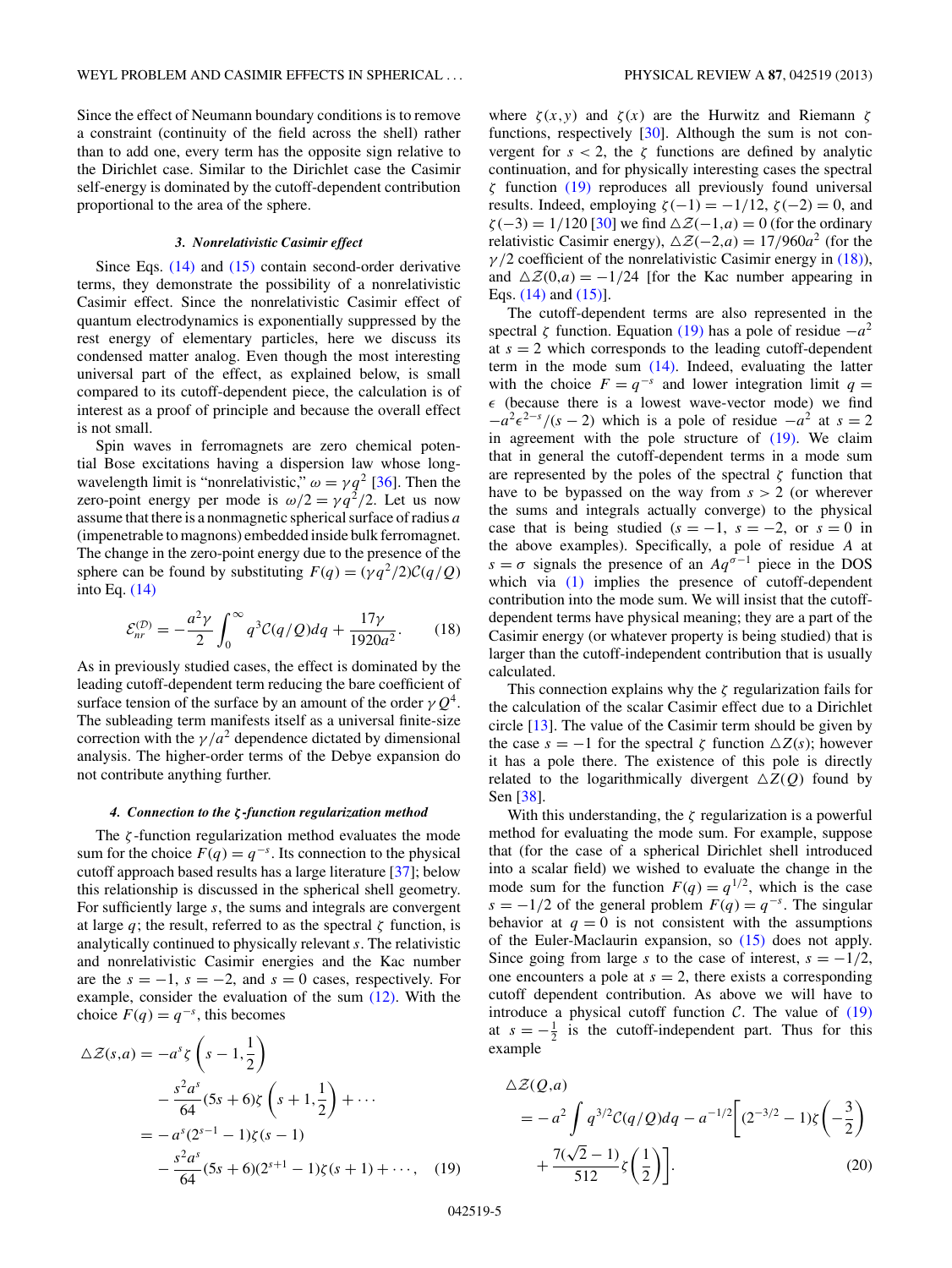### **B. Electromagnetic problem**

<span id="page-5-0"></span>The most relevant mode sum problems involve finding the counterparts to Eqs.  $(14)$  and  $(15)$  for the case of electromagnetic vacuum perturbed by a conductive shell.

### *1. Background*

Boyer [\[39\]](#page-7-0) demonstrated that the Casimir energy for a spherical shell varies as 1*/a* and gives an outward stress on a sphere; his result is cutoff independent. Boyer's finding has been confirmed in several complementary calculations  $[7,15,40]$ .

The Weyl and Casimir problems for the case of electromagnetic field were considered by Balian and Bloch and by Balian and Duplantier [\[6,7\]](#page-7-0). Their conclusion was that the Casimir energy for an arbitrarily shaped perfectly conducting shell in the electromagnetic case is in general cutoff independent: the differing boundary conditions for electric and magnetic fields give canceling contributions to the leading terms of the mode sum, and thus are a special property of the vector character of the electromagnetic field. They also showed that the Kac number for this problem can be calculated as a surface integral over the local curvatures *κ*1*,*2,

$$
\mathcal{K} = \frac{1}{128\pi} \int d\sigma \left( 3\kappa_1^2 + 3\kappa_2^2 + 2\kappa_1 \kappa_2 \right) - n, \qquad (21)
$$

where n is the genus of the surface, which can also be written as an integral of the surface curvature [\[41\]](#page-7-0):

$$
1 - n = \frac{1}{4\pi} \int d\sigma \kappa_1 \kappa_2.
$$
 (22)

For the sphere this gives  $K = 1/4$ . In the high-temperature limit the energy of a conductive shell is given by K*T* as a consequence of the equipartition theorem.

However, Candelas [\[20\]](#page-7-0) reanalyzed the problem of the conducting shell and argued that there is a cutoff-dependent contribution to the Casimir energy of a conductive shell which cannot be explained in terms of the Weyl problem; he finds that at zero temperature there is a contribution involving the surface integral that is quadratic in the curvatures (and thus can be written in terms of  $K$  and n). Below, by computing the generic mode sum which encompasses both the Weyl and Casimir problems, we settle the controversy by refuting the statement of Candelas [\[20\]](#page-7-0).

#### *2. Analysis of the mode sum*

A derivation of an expression for the Casimir energy of the spherical shell beginning from the contour integral representation [\(6\)](#page-2-0) was given by Nesterenko and Pirozhenko [\[15\]](#page-7-0); its generalization to the case of the generic mode sum requires only a few changes. Therefore we only quote counterparts of Eqs. [\(7\)](#page-2-0) and [\(9\),](#page-2-0)

$$
\Delta \mathcal{Z}^{(\mathcal{EM})}(Q,a) = \sum_{l=1}^{\infty} \nu \mathcal{Z}_{\nu}^{(\mathcal{EM})}(Q,a), \tag{23}
$$

$$
\mathcal{Z}_{v}^{(\mathcal{EM})} = \oint_{\text{Im}y>0} \frac{F(ivy/a)}{\pi i} \frac{d}{dy} (\ln\{1 - [\sigma'_{v}(vy)]^2\}) dy, \quad (24)
$$

where

$$
\sigma_{\nu}(y) = yI_{\nu}(y)K_{\nu}(y) \tag{25}
$$

and the prime in (24) indicates differentiation with respect to the argument of  $\sigma_\nu(y)$ . If we choose  $F(q) = (q/2) \exp(-q/Q)$ then Eqs.  $(23)$ – $(25)$  reduce to an expression for the energy analyzed by Milton, DeRaad, and Schwinger [\[40\]](#page-7-0).

The subsequent analysis mirrors the steps undertaken in treating the scalar version of the problem. In the present case the Debye expansion  $(10)$  amounts to the approximation  $[40]$ 

$$
[\sigma'_v(vy)]^2 \approx \frac{1}{4v^2(1+y^2)^3}
$$
 (26)

for *ν* large. Evaluating the resulting contour integral

$$
\mathcal{Z}_{v}^{(\mathcal{EM})} \approx -\oint_{\text{Im}y>0} \frac{F(ivy/a)}{4\pi i v^2} \frac{d}{dy} \left(\frac{1}{(1+y^2)^3}\right) dy \quad (27)
$$

and substituting the outcome into  $(23)$  we find the electromagnetic counterpart of Eq. [\(12\),](#page-3-0)

$$
\Delta \mathcal{Z}^{(\mathcal{EM})}(Q, a) = -\frac{1}{32a} \sum_{l=1}^{\infty} \left[ 3F'\left(\frac{v}{a}\right) - 3\frac{v}{a}F''\left(\frac{v}{a}\right) + \frac{v^2}{a^2}F'''\left(\frac{v}{a}\right) \right] + \cdots
$$
 (28)

We see that Eq.  $(28)$  does not have an analog of the first sum in [\(12\),](#page-3-0) indicating that a formal ( $Q = \infty$ ) treatment would face weaker divergences than in the scalar case. If we choose  $F(q) = q/2$  for all *q*, then Eq. (28) reduces to the divergent expression for the Casimir energy found by Nesterenko and Pirozhenko [\[15\]](#page-7-0). They eliminated the divergence through use of the *ζ* -function regularization method, leading to a universal  $1/a$  result. However, the evaluation is even simpler if  $F(q)$ contains an ultraviolet cutoff, because then the sum is always convergent.

To apply the Euler-Maclaurin summation formula [\(13\)](#page-3-0) to Eq. (28), write

$$
\sum_{l=1}^{\infty} [\cdots] \approx \sum_{l=0}^{\infty} [\cdots] - 3F'(0). \tag{29}
$$

Then the mode sum  $(28)$  becomes

$$
\Delta \mathcal{Z}^{(\mathcal{EM})}(Q,a) = \frac{F(0)}{4} + \frac{3F'(0)}{32a} + \cdots. \tag{30}
$$

The noteworthy features of this expression, compared to its scalar counterpart  $(14)$ , are lack of the  $F''(0)$  term; the possibility of taking the limit of infinite cutoff scale; and the lack of dependence on the form of the cutoff function itself. The cutoff function did play a role, however: from the large *ν* and *y* dependencies of (26) we can see that in the absence of the cutoff function, the integral (24) converges and the sum (23) diverges. The effect of the cutoff function is to prevent the change in variables that would allow doing these calculations sequentially.

Inclusion of higher-order contributions from the Debye approximation in Eq. (26) will allow evaluation of further terms in (30). These also allow the limit of infinite cutoff to be taken. The implication is that for the electromagnetic problem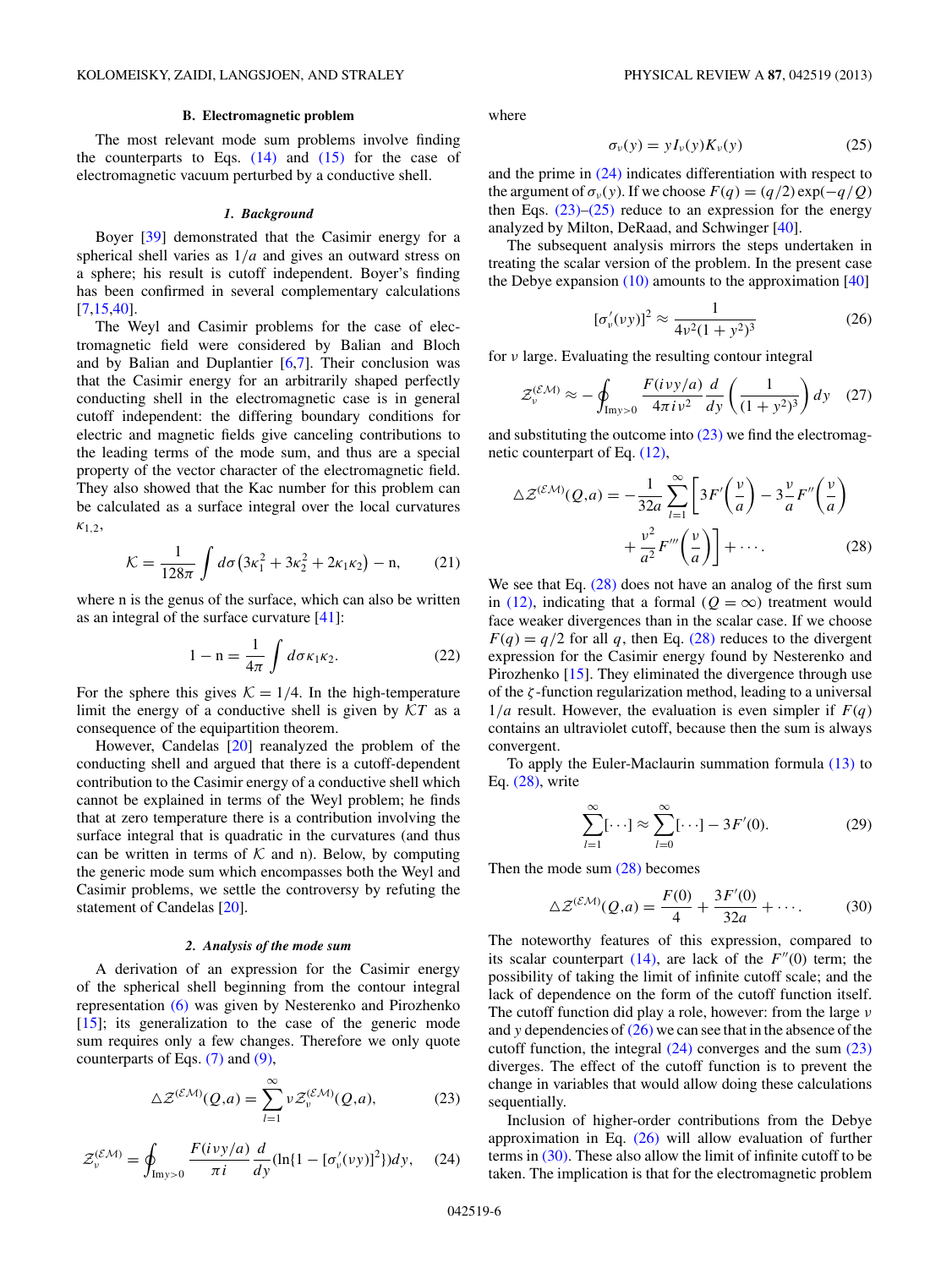the change in mode sum of  $F(q) = q^n \exp(-q/Q)$  is cutoff independent for all *n*. This in turn means that

$$
\Delta \mathcal{Z}^{(\mathcal{EM})}(\infty) = \int_0^\infty q^n G(q) dq \tag{31}
$$

is finite for all  $n$ , so that the DOS must fall off faster than any power of *q*.

Candelas's treatment of this problem differs in that he treats specifically the case  $F(q) = (q/2) \exp(-q/Q)$ , and then converts the contour integral into an integral over the imaginary axis. This is valid if *Q* is finite, but he then tries to discuss the  $Q = \infty$  limit before doing the sum. As can be seen from Eq. [\(28\),](#page-5-0) this gives a divergent expression. The origin of this failure is that the approximation Eq. [\(26\),](#page-5-0) though sufficiently accurate for real *y*, fails where the contour crosses the imaginary  $y$  (real  $q$ ) axis. The original expression (in terms of Bessel functions) represents a infinite set of modes; it has a branch cut along the real axis which represents the change in the number of states (the Kac number). So long as there is a cutoff at large wave vector, this plays no role; however, the contour integral must be performed before the limit  $Q = \infty$  is taken.

Having dismissed the cutoff on wave vector, Candelas introduces an additional cutoff on the order of the Bessel function *ν*. This introduces an extra *ν* dependence in the terms of the sum Eq.  $(28)$ , which spoils the feature that it is a sum of exact differentials with respect to *ν* (regarded as a real variable), so that the integral term in the Euler-Maclaurin rule can no longer be evaluated. This may be a relevant observation, because it challenges our assumption in Eq. [\(1\)](#page-0-0) that the cutoff depends only on the wave vector. If the cutoff function is taken to represent the transition from decoupling of interior and exterior at long wavelengths ( $F \rightarrow q/2$  at small frequency) to transparency at short wavelengths ( $F \rightarrow 0$  at large frequency), there should indeed be a separate dependence on *ν*, since this represents the angle of incidence of the wave. However, transmission through the boundary should happen more readily at normal incidence (small *ν*), whereas the cutoff Candelas imposes has the opposite effect. Our conclusion is that there is no cutoff-dependent term for the problem that we consider  $[Eq. (1)]$  $[Eq. (1)]$ , but leave slightly open the possibility that there could be one for a real metal. Again assuming  $Q = 10^8$  m<sup>-1</sup>, the energy that Candelas proposes is of order KhcQ  $\simeq 10^{-18}$ J, which will be comparable to the surface energies of condensed-matter origin only for objects smaller than a nanometer.

The DOS is given by

$$
\Delta G^{(\mathcal{EM})}(q) = \frac{\delta(q)}{4} - \frac{3\delta'(q)}{32a} + \cdots. \tag{32}
$$

Expressions [\(30\)](#page-5-0) and (32) do not contain a term proportional to the area of the shell, which is a sign of zero coefficient of surface tension in the Casimir problem. The only geometric contribution present is the Kac term with  $\mathcal{K}^{(\mathcal{EM})} = 1/4$ . In contrast to its scalar counterpart  $\mathcal{K}_{d=3}^{(\mathcal{D})} = -1/24$  [see Eqs. [\(14\)](#page-3-0) and  $(15)$ ] the electromagnetic Kac number is positive which means that a conductive boundary *increases* the number of states. Our result for the Kac number agrees with the Balian-Duplantier prediction [\(21\).](#page-5-0)

The Casimir energy is the mode sum for the case  $F(q) =$ *q/*2. Its value 3*/*64*a* is determined by the derivative term of [\(30\).](#page-5-0) The 3*/*64*a* universal answer agrees with the evaluation given by Nesterenko and Pirozhenko [\[15\]](#page-7-0), who used the *ζ* function regularization procedure. Even though this represents the bulk of the Casimir energy for a conductive spherical shell [\[40\]](#page-7-0), there are 1*/a* corrections to this result due to higher-order terms in the asymptotic expression  $(26)$ . These corrections do not require a cutoff and have been calculated [\[40\]](#page-7-0).

# *3. Electromagnetic spectral problem in the ζ -function regularization method*

By choosing  $F = q^{-s}$  the electromagnetic mode sum [\(28\)](#page-5-0) becomes the electromagnetic spectral *ζ* function,

$$
\Delta \mathcal{Z}^{(\mathcal{EM})}(s, a) = \frac{sa^s}{32}(s+2)(s+4) \times [(2^{s+1}-1)\zeta(s+1)-2^{s+1}] + \cdots,
$$
 (33)

which accumulates all previously found results. First, by comparing Eq.  $(33)$  with its scalar counterpart  $(19)$  we observe that while the latter has a pole at  $s = 2$  warning us of the possibility of the presence of the cutoff-dependent contribution into the mode sum proportional to the sphere area, the electromagnetic spectral function  $(33)$  is everywhere analytic. The consequence is that Eq. (33) naively evaluated at physically interesting *s* does not overlook cutoff-dependent contributions. Indeed, all previously found results are reproduced:

(i) for  $s = -1$  (ordinary Casimir effect) we find  $\Delta \mathcal{Z}^{(\mathcal{EM})}(-1,a) = 3/32a$ , the amplitude of the *F*<sup>'</sup>(0) term in Eq. [\(30\)](#page-5-0) as expected;

(ii) for  $s = -2$  (nonrelativistic Casimir effect) we obtain  $\Delta Z^{(\mathcal{EM})}(-2,a) = 0$  consistent with the absence of the second derivative  $F''(0)$  term in Eq. [\(30\);](#page-5-0)

(iii) for  $s = 0$  (the Weyl problem) we arrive at  $\Delta \mathcal{Z}^{(\mathcal{EM})}(0,a) = 1/4$  which is again the right answer for the Kac number, the amplitude of the  $F(0)$  term in Eq. [\(30\).](#page-5-0)

Like its scalar counterpart  $(19)$ , the electromagnetic spectral function (33) is more informative than the Euler-Maclaurin based mode sum  $(30)$ : if the function  $F(q)$  is singular at  $q = 0$ , the assumptions of the Euler-Maclaurin expansion are not satisfied, and thus [\(30\)](#page-5-0) is invalid. In such cases Eq. (33) continues to be applicable.

### **IV. SUMMARY**

We have shown how to calculate the generic mode sum for three cases: a scalar field in one dimension perturbed by a Dirichlet boundary; a scalar field in three dimensions, perturbed by the introduction of a spherical shell; and the electromagnetic field in three dimensions, perturbed by the introduction of a conducting shell. We have shown that these will in general contain contributions of geometric origin (the Weyl terms) which require a cutoff and have physical meaning. We have shown how to extract the Kac number and the Casimir term when it exists.

## **ACKNOWLEDGMENT**

This work was supported by US AFOSR Grant No. FA9550-11-1-0297.